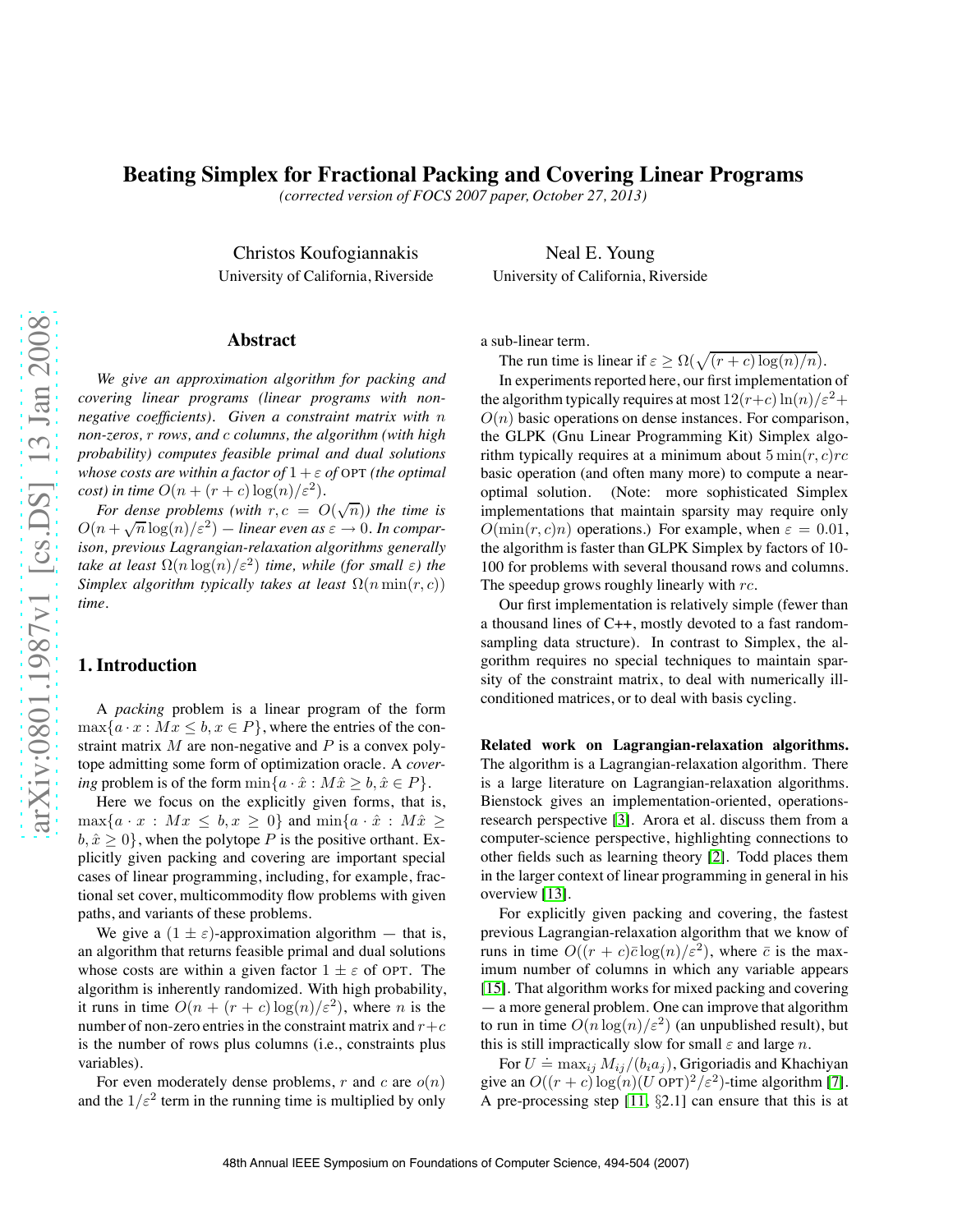most  $O((r + c) \log(n) (\min(r, c) / \varepsilon)^4)$ . Although impractical for general packing and covering problems, the algorithm is interesting in the following special case: given a two-player zero-sum matrix game with payoffs in  $[-1, 1]$ , one wants to find mixed strategies that guarantee an expected payoff within an additive  $\varepsilon_+$  of optimal. For this case the time is  $O((r + c) \log(n) / \varepsilon_+^2)$ , which can be *sublinear* in the input size. Their result uses an unusual technique of coupling primal and dual algorithms, a technique that is central to our algorithm also.

**Tradeoffs in the dependence on**  $1/\varepsilon$ **.** Recent works reduce the dependence on  $\varepsilon$  to  $O(1/\varepsilon)$  for some packing and covering problems. Bienstock and Iyengar give an algorithm for concurrent multicommodity flow that solves  $O<sup>*</sup>(\varepsilon^{-1}k^{1.5}|V|^{0.5})$  shortest-path problems, where k is the number of commodities and  $|V|$  is the number of vertices [\[4\]](#page-9-6). Chudak and Eleuterio continue this direction. For example, they give an algorithm for fractional set cover running in time  $O^*(c^{1.5}(r+c)/\epsilon+c^2r)$  [\[5\]](#page-9-7). This direction is motivated by the observation that in practice, even for moderately small  $\varepsilon$ , the  $1/\varepsilon^2$  factor in the running time makes previous algorithms impractically slow for large  $n$ . However, the decreased dependence on  $\varepsilon$  comes at the cost of increasing the dependence on other parameters.

Note that the approximation parameter  $\varepsilon$  plays a different role than the problem-size parameters — as computing power and problem sizes grow, the case when  $\varepsilon$  is a small constant (on the order of a fraction of a percent, say) will still be of interest. More concretely, compare the  $O^*(c^{1.5}(r+c)/\varepsilon)$  term in the running time of Chudak et al.'s algorithm to the  $O<sup>*</sup>((r + c)/\varepsilon<sup>2</sup>)$  term in the running time of the algorithm here. The former term is smaller only for  $\epsilon \leq 1/c^{1.5}$ , but for  $\epsilon$  this small both algorithms take at least  $\Omega^*(c^3(r+c))$  time — slower than alternatives such as Simplex. Arguably, neither algorithm is of practical interest for  $\varepsilon$  so small.

In sum, both theoretically and practically a main case of interest is when  $1/\varepsilon$  is a moderately large constant (a hundred to a thousand), while the number of rows and columns still grows asymptotically (beyond several thousand or more). In this case we prefer an  $O(1/\varepsilon^2)$  term in the running time to, say, an  $O(c/\varepsilon)$  term. An important goal is to design algorithms that are practical for  $\varepsilon$  in this range.

**Technical approach.** The following lower bound shows that some dependence on  $1/\varepsilon^2$  is necessary [\[9\]](#page-9-8). With *high probability, a packing problem with random matrix*  $M \in \{0,1\}^{c^2 \times c}$  has no  $(1 - \varepsilon)$ -approximate primal solu*tion with*  $o(\log(n)/\epsilon^2)$  *non-zero entries.* (This lower bound only holds when  $\varepsilon$  is not too small — roughly  $\Omega(\sqrt{c})$  which is why it does not preclude algorithms with  $o(1/\varepsilon^2)$ 

dependence on  $\varepsilon$  but larger dependence on other parameters.)

The lower bound implies that to build a  $(1 - \varepsilon)$ approximate solution requires at least  $\Omega(\log(n)/\varepsilon^2)$  variables to be incremented (set to a non-zero value). Most algorithms take at least  $\Omega(n)$  amortized time per increment, leading to total time at least  $\Omega(n \log(n)/\varepsilon^2)$ . From this perspective, the challenge is to reduce the time per increment as much as possible.

To do this we use the following main ideas. We start with a variant of Grigoriadis and Khachiyan's algorithm [\[7\]](#page-9-4), which is essentially as follows. It starts with all-zero primal and dual solutions. In each iteration, one coordinate  $x_i$  of the primal solution is increased by 1, where  $j$  is randomly chosen from a distribution  $\hat{p}$  that depends on  $M^{\dagger}\hat{x}$ , where  $\hat{x}$ is the current *dual* solution. Likewise, a coordinate  $\hat{x}_i$  of the dual solution is increased by 1, where  $i$  is chosen at random from a distribution p that depends on  $Mx$ , where x is the current primal solution.

(This algorithm can be interpreted as a form of fictitious play of a two-player zero-sum game, where in each round each player plays from a distribution concentrated around the best response to the aggregate of the opponent's historical plays.)

This random choice of increments can be implemented more efficiently than the more common approach of finding "optimal" increments. The reason is that the latter approach requires choosing an increment  $\Delta x$  to the primal solution to minimize  $p^{\dagger} M \Delta x$ , and separately an increment  $\Delta \hat{x}$  to the dual solution to maximize  $\hat{p}^\intercal M^\intercal \Delta \hat{x}$ . The difficulty with this is that it requires maintaining the additional vectors  $p<sup>T</sup>M$ and  $\hat{p}^\text{T}M^\text{T}$  instead of just p and  $\hat{p}$ . (A change in one entry of x changes many entries in p, but even more entries in  $p<sup>T</sup>M$ . We are able to bound the total number of changes to entries in p by  $O(r \log(n)/\epsilon^2)$ , but not so for changes to entries in  $p^{\mathsf{T}}M$ .)

This basic ("slow") algorithm is analyzed in Lemma [1.](#page-2-0) To speed it up (and generalize it), we incorporate Garg and Könemann's non-uniform-increments amortization scheme [\[6\]](#page-9-9). In each iteration, we make the algorithm increment the primal and dual variables not by 1, but by an amount just large enough so that some left-hand side (LHS)  $M_i x$  or  $M_j^{\dagger} \hat{x}$  increases by  $\Omega(1)$ . This is small enough to allow the correctness proof to go through, but large enough to guarantee progress.

Finally, instead of maintaining  $Mx$  and  $M^{\dagger}\hat{x}$  exactly, we maintain them approximately with a careful random sampling. This way, when some  $M_i x$  increases by a relatively small amount in an iteration (because some  $x_j$  increases where  $M_{ij}$  is relatively small), we have only a proportionally small chance of doing work to update the estimate of  $M_i x$ . Yet the estimates are still accurate in expectation and with high probability.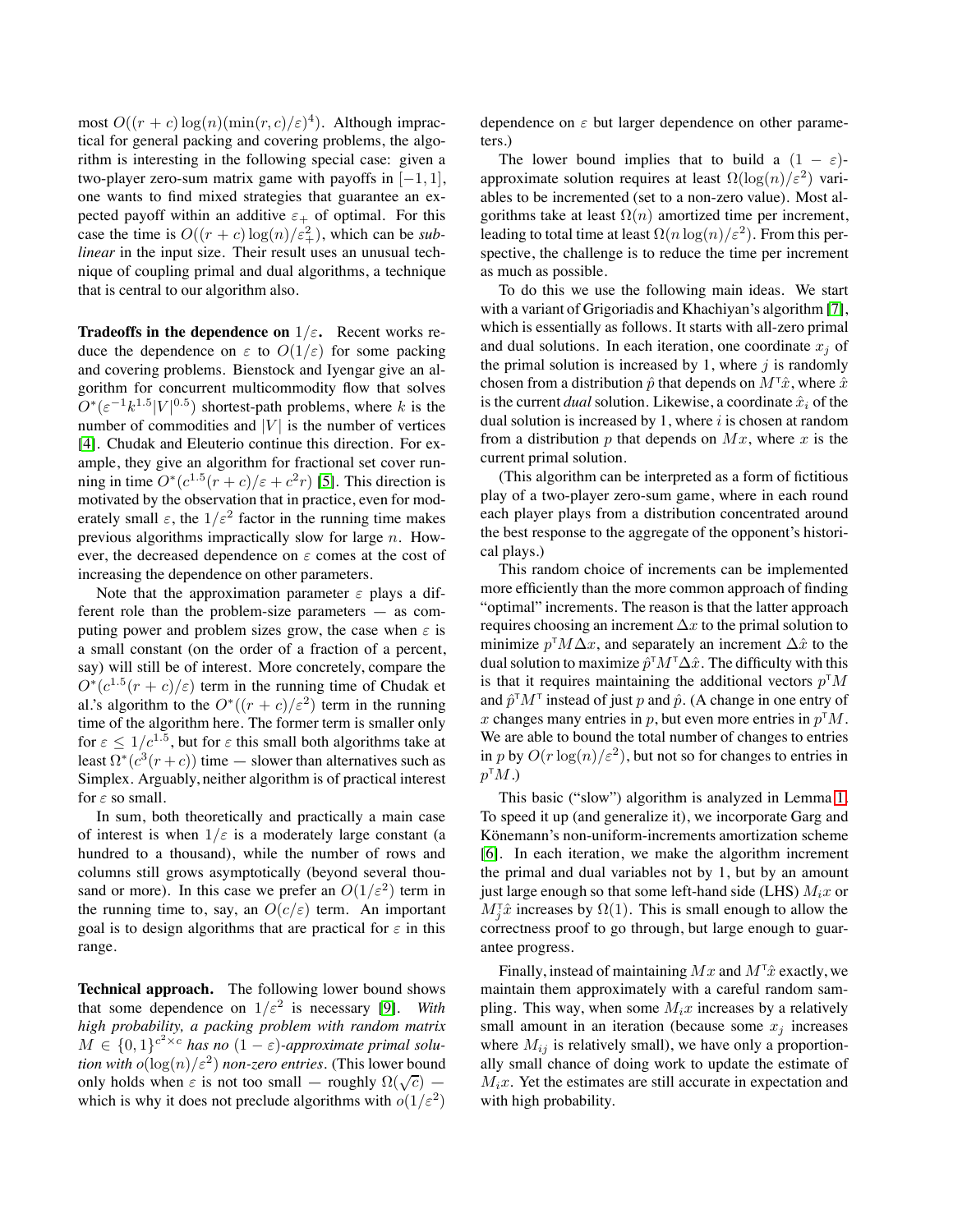Sections [2,](#page-2-1) [2.1](#page-3-0) and [2.2](#page-4-0) give the main algorithm, prove correctness, and bound the worst-case run time, respectively. Section [3](#page-6-0) presents our experimental results, including a comparison with the GLPK Simplex algorithm.

## <span id="page-2-1"></span>**2. Algorithm and analysis**

In the rest of the paper we assume the primal and dual problems are of the following restricted forms, respectively:  $\max\{|x| : Mx \leq 1, x \geq 0\},\ \min\{|\hat{x}| : M^{\mathsf{T}}\hat{x} \geq 1, \hat{x} \geq 1\}$ 0}. This is without loss of generality by the transformation  $M'_{ij} = M_{ij}/(b_i a_j).$ 

**Slow algorithm.** For explanatory purposes, we first give a simpler but slow version of the algorithm, essentially a variant of Grigoriadis and Khachiyan's algorithm [\[7\]](#page-9-4). For this we assume  $M_{ij} \in [0, 1]$  and we don't analyze the running time, which can be large. This algorithm demonstrates the use of coupled random increments to the primal and dual. It returns a  $(1 - 2\varepsilon)$ -approximate primal-dual pair with high probability.

**slow-alg** $(M \in [0, 1]^{r \times c}, \varepsilon)$ 1. Vectors  $x, \hat{x} \leftarrow 0$ ; scalar  $N = \lceil 2 \ln(rc)/\varepsilon^2 \rceil$ . 2. Repeat until  $\max_i M_i x \geq N$ : 3. Let  $p_i \doteq (1 + \varepsilon)^{M_i x}$  and  $\hat{p}_j \doteq (1 - \varepsilon)^{M_j^{\mathrm{T}} \hat{x}}$ . 4. Choose random indices  $j'$  and  $i'$  respectively from probability distributions  $\hat{p}/|\hat{p}|$  and  $p/|p|$ . 5. Increase  $x_{j'}$  and  $\hat{x}_{i'}$  each by 1. 6. Let  $(x^*, \hat{x}^*) \doteq (x/\max_i M_i x, \hat{x}/\min_j M_j^{\dagger} \hat{x}).$ 7. Return  $(x^*, \hat{x}^*)$ .

Note that the scaling at the end ensures feasibility. Also, |x| and  $|\hat{x}|$  are always equal, so to prove the approximation guarantee we show  $\max_i M_i x$  is not too large in comparison to  $\min_j M_j^{\dagger} \hat{x}$  (we want  $\min_j M_j^{\dagger} \hat{x} \geq (1 O(\varepsilon)$ ) max<sub>i</sub>  $M_i x$  at the end). To show this, we show that  $|p| \cdot |\hat{p}|$  (the product of the 1-norms) is a Lyapunov function for the system — that it is non-increasing in expectation.

**Lemma 1** *The slow algorithm returns a*  $(1 - 2\varepsilon)$ *approximate primal-dual pair (feasible primal and dual solutions*  $x^*$  *and*  $\hat{x}^*$  *such that*  $|x^*| \geq (1 - 2\varepsilon)|\hat{x}^*|$ *) with probability at least*  $1 - 1/(rc)$ .

proof: In a given iteration, let  $p$  and  $\hat{p}$  denote the vectors at the start of the iteration. Let  $p'$  and  $\hat{p}'$  denote the vectors at the end of the iteration. Let  $\Delta x$  denote the vector whose jth entry is the increase in  $x_i$  during the iteration (or if z is a scalar,  $\Delta z$  denotes the increase in z). Then (using that

 $\Delta M_i x = M_i \Delta x \in [0,1]$ 

$$
|p'| = \sum_{i} p_i (1 + \varepsilon)^{M_i \Delta x}
$$
  
\n
$$
\leq \sum_{i} p_i (1 + \varepsilon M_i \Delta x)
$$
  
\n
$$
= |p| [1 + \varepsilon p^{\mathsf{T}} M \Delta x / |p|].
$$

Likewise  $|\hat{p}'| \leq |\hat{p}|[1 - \varepsilon \hat{p}^{\mathsf{T}} M^{\mathsf{T}} \Delta \hat{x}/|\hat{p}|].$ 

Multiplying these bounds on  $|p'|$  and  $|\hat{p}'|$ , and using that  $(1 + a)(1 - b) = 1 + a - b - ab \leq 1 + a - b$  for  $a, b \geq 0$ ,

$$
|p'||\hat{p}'| \leq |p||\hat{p}|\big[1 + \varepsilon (p/|p|)^{\mathsf{T}} M \Delta x - \varepsilon \Delta \hat{x}^{\mathsf{T}} M(\hat{p}/|\hat{p}|)\big].
$$

This inequality motivates the "coupling" of primal and dual.

Taking expectations and plugging in  $E[\Delta x]=\hat{p}/|\hat{p}|$  and  $E[\Delta \hat{x}] = p/|p|$  from the definition of the algorithm, the right-hand terms cancel and we get  $E[|p'| | \hat{p}'|] \leq |p| |\hat{p}|$ .

This and Wald's equation (Lemma [9\)](#page-8-0) imply that the expectation of  $|p||\hat{p}|$  at termination is at most its initial value rc. So, by the Markov bound, with probability at least  $1 - 1/rc$ , at termination  $|p||\hat{p}| \leq (rc)^2$ . Assume this happens. Then, for all i and  $j$ ,  $(1+\varepsilon)^{M_i x} (1-\varepsilon)^{M_j^{\intercal} \hat{x}} \leq (r c)^2$ .

Taking logs gives  $(1 - \varepsilon) \max_i M_i x \le \min_j M_j^{\mathsf{T}} \hat{x} + \varepsilon N$ . (See the proof of Theorem [1](#page-3-1) or Lemma [10](#page-8-1) for details.)

By the termination condition  $\max_i M_i x \geq N$ , so this implies  $(1 - 2\varepsilon) \max_i M_i x \le \min_j M_j^{\dagger} \hat{x}$ .

This and  $|x| = |\hat{x}|$  imply the performance guarantee.  $\Box$ 

**Full algorithm.** In the remainder of the paper we analyze the full algorithm. The algorithm is in Fig. [1,](#page-3-2) except for some implementation details that are left until Section [2.2.](#page-4-0) In comparison to the slow algorithm, the algorithm incorporates the following additional features:

<span id="page-2-0"></span>• It uses non-uniform increments. That is, in each iteration it increases the randomly chosen  $x_{j'}$  and  $\hat{x}_{i'}$  by some increment  $\delta_{i'j'}$ , chosen so that the maximum increase in any left-hand side (LHS) (i.e.  $\max_i \Delta M_i x$  or  $\max_j \Delta M_j^{\dagger} \hat{x}$  is  $\Theta(1)$ . It also deletes covering constraints once they become satisfied. (These basic ideas are from [\[6,](#page-9-9) [10\]](#page-9-10).)

It adjusts the sampling distributions accordingly to maintain that the expected changes still satisfy  $E[\Delta x] = \alpha \hat{p}/|\hat{p}|$  and  $E[\Delta \hat{x}] = \alpha p/|p|$  for an  $\alpha > 0$ .

Implementing this requires maintaining the following data structures: a set  $J$  of indices of still-active columns (covering constraints); for each column  $M_j^{\dagger}$ the maximum entry  $u_i$ ; and for each row  $M_i$ , a close upper bound  $\hat{u}_i$  on the maximum active entry.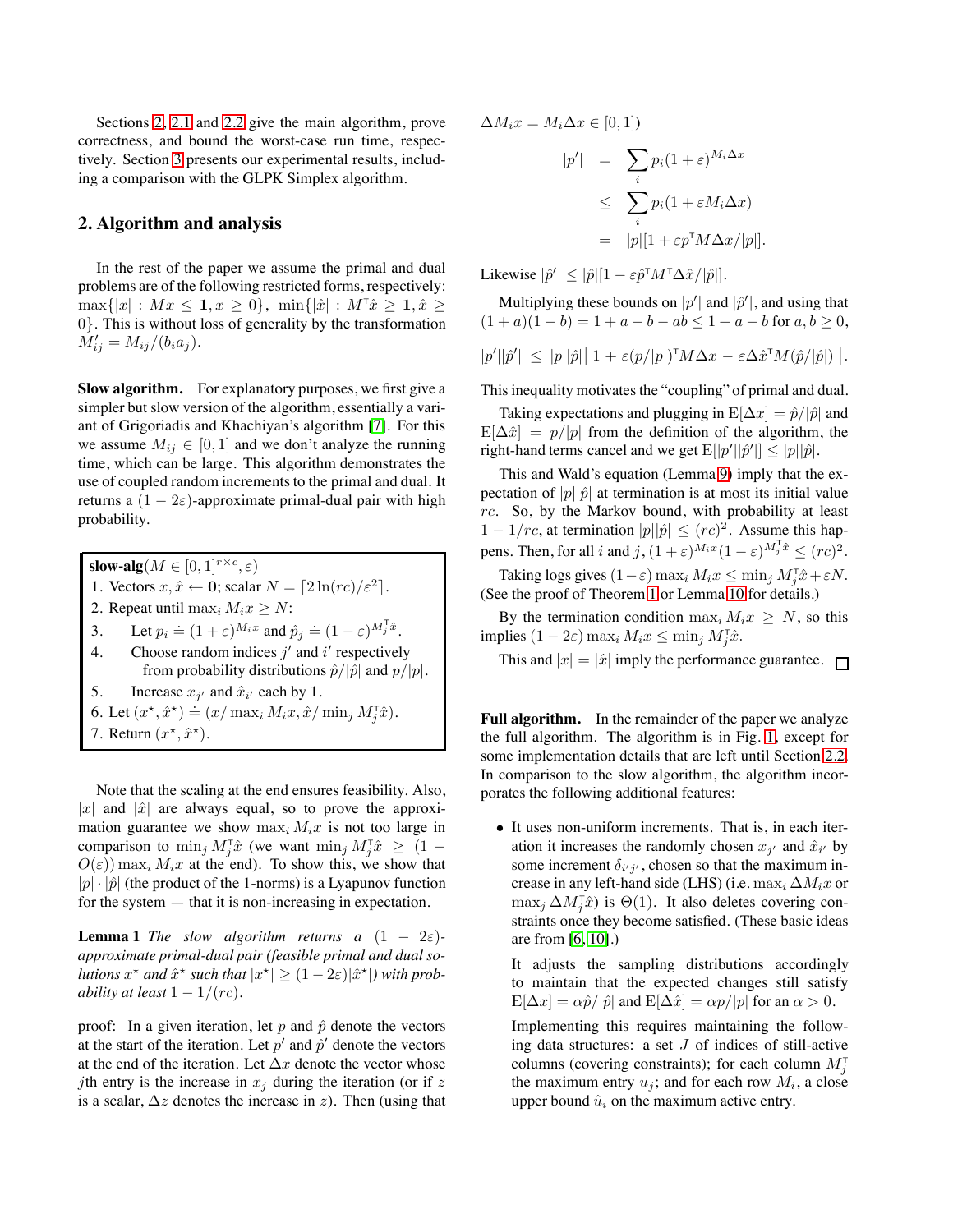$\textbf{solve}(M \in \mathbb{R}_{+}^{r \times c}, \varepsilon)$  — *return a*  $(1 - 6\varepsilon)$ -approximate primal-dual pair w/ high probability.

- 1. Initialize vectors  $x, \hat{x}, y, \hat{y} \leftarrow \mathbf{0}$ , and scalar  $N = \left[2\ln(rc)/\varepsilon^2\right]$ .
- 2. Fix  $u_j = \max\{M_{ij} : i \in [r]\}$  for  $j \in [c]$ . (This is the largest entry in column j of M.)
- 3. The algorithm will increment x and  $\hat{x}$ , maintaining y and  $\hat{y}$  so  $E[y] = Mx$ ,  $E[\hat{y}] = M^{\dagger}\hat{x}$ . It will also maintain vectors p defined by  $p_i \doteq (1 + \varepsilon)^{y_i}$  and, as a function of  $\hat{y}$ :

 $J \doteq {j \in [c]: \hat{y}_j \leq N}$  (the active columns)  $\hat{u}_i \in [1, 2] \times \max\{M_{ij} : j \in J\}$  (approximates the largest active entry in row i of M)  $\hat{p}_j = \begin{cases} (1-\varepsilon)^{\hat{y}_j} & \text{if } j \in J \\ 0 & \text{otherwise} \end{cases}$ 0 otherwise.

It will also maintain vectors  $p \times \hat{u}$  and  $\hat{p} \times u$ .

- <span id="page-3-6"></span>4. Repeat until  $\max_i y_i = N$  or  $\min_j \hat{y}_j = N$ :
- 5. Let  $(i', j') \leftarrow \textbf{random-pair}(p, \hat{p}, p \times \hat{u}, \hat{p} \times u)$ .
- 6. Increase  $x_{j'}$  and  $\hat{x}_{i'}$  each by the same amount  $\delta_{i'j'} = 1/(\hat{u}_{i'} + u_{j'})$ .
- <span id="page-3-3"></span>7. Update *y*,  $\hat{y}$ , and the other vectors as follows: choose random  $z \in [0, 1]$  uniformly, and <br>8. for each  $i \in [r]$  such that  $M_{ij'}\delta_{i'j'} > z$ , increase  $y_i$  by 1 (and multiply  $p_i$  and  $(p \times q_i)$
- <span id="page-3-4"></span>8. for each  $i \in [r]$  such that  $M_{ij'}\delta_{i'j'} \ge z$ , increase  $y_i$  by 1 (and multiply  $p_i$  and  $(p \times \hat{u})_i$  by  $1 + \varepsilon$ );<br>9. for each  $j \in J$  such that  $M_{i'j}\delta_{i'j'} \ge z$ , increase  $\hat{y}_i$  by 1 (and multiply  $\hat{p}_i$  and  $(\hat{p$
- for each  $j \in J$  such that  $M_{i'j} \delta_{i'j'} \geq z$ , increase  $\hat{y}_j$  by 1 (and multiply  $\hat{p}_j$  and  $(\hat{p} \times u)_j$  by  $1 \varepsilon$ ).
- 10. For each j leaving J, update J,  $\hat{u}$ , and  $p \times \hat{u}$ .
- 11. Let  $(x^*, \hat{x}^*) \doteq (x/\max_i M_i x, \hat{x}/\min_j M_j^{\dagger} \hat{x})$ . Return  $(x^*, \hat{x}^*)$ .

<span id="page-3-2"></span>**Figure 1. The full algorithm. Notation:**  $p \times \hat{u}$  denotes a vector with  $i$ th entry  $p_i \hat{u}_i$ ;  $[c]$  denotes  $\{1, 2, \ldots, c\}$ . **Implementation details are in Section [2.2.](#page-4-0)**

The increment  $\delta_{i'j'}$  is taken to be  $1/(\hat{u}_{i'} + u_{j'})$ , so that when  $x_{j'}$  and  $\hat{x}_{i'}$  are increased by  $\delta_{i'j'}$ , the maximum increase in any LHS (any  $M_i x$  or  $M_j^{\dagger} \hat{x}$ ) is in [1/4, 1].

• It maintains the vectors  $Mx$  and  $M^{\dagger}\hat{x}$  only approximately (as y and  $\hat{y}$ ), using a simple random sampling. For example, if  $M_i x$  increases by  $1/10$  in an iteration, then the algorithm increases  $y_i$  by 1 with probability 1/10. This reduces the total work, yet maintains  $y \approx Mx$  and  $\hat{y} \approx M^{\dagger}\hat{x}$  with high probability.

To implement this the algorithm chooses a random  $z \in [0, 1]$ . It then increments  $y_i$  by 1 if the increase in  $M_i x$  is at least z, and increments  $\hat{y}_i$  by 1 if the increase in  $M_j^T\hat{x}$  is at least z. To do this efficiently, rows and columns are first internally sorted (or approximately sorted) in decreasing order.

With these changes, we bound the running time by charging the work done to increases in  $|Mx| + |M^{\dagger}\hat{x}|$ .

The following subroutine **random-pair()** chooses the random pair of indices  $(i', j')$ . Any given pair  $(i, j)$  is chosen with probability proportional to  $p_i \hat{p}_j (\hat{u}_i + u_j) =$  $p_i\hat{p}_j/\delta_{ij}$ .

**random-pair** $(p, \hat{p}, p \times \hat{u}, \hat{p} \times u)$ 1. With probability  $|p \times \hat{u}||\hat{p}|/(|p \times \hat{u}||\hat{p}| + |p||\hat{p} \times u|)$ choose random i' from distribution  $p \times \hat{u}/|p \times \hat{u}|$ , and independently choose  $j'$  from  $\hat{p}/|\hat{p}|$ , 2. or, otherwise, choose random i' from distribution  $p/|p|$ , and independently choose j' from  $\hat{p} \times u/|\hat{p} \times u|$ . 3. Return  $(i', j')$ .

## <span id="page-3-1"></span><span id="page-3-0"></span>2.1. Correctness

**Theorem 1** *With probability at least*  $1 - 3/rc$ *, the algorithm in Fig. [1](#page-3-2) returns feasible primal and dual solutions*  $(x^*, \hat{x}^*)$  *with*  $|x^*|/|\hat{x}^*| \geq 1-6\varepsilon$ .

<span id="page-3-5"></span>proof: To start we show the algorithm's basic properties.

**Lemma 2** *In each iteration, for*  $\alpha = |p||\hat{p}| / \sum_{ij} p_i \hat{p}_j / \delta_{ij}$ *,* 

- *1. The largest change in any relevant LHS is at least 1/4:*  $\max\{\max_i \Delta M_i x, \max_{j\in J} \Delta M_j^{\dagger}\hat{x}\}\in [1/4, 1].$
- *2. The expected changes in various quantities are:*

 $E[\Delta x] = \alpha \hat{p}/|\hat{p}|$ ,  $E[\Delta y] = E[\Delta M x] = \alpha M \hat{p}/|\hat{p}|$ ,  $E[\Delta \hat{x}] = \alpha p/|p|, \ \ E[\Delta \hat{y}] = E[\Delta M^{\dagger} \hat{x}] = \alpha M^{\dagger} p/|p|.$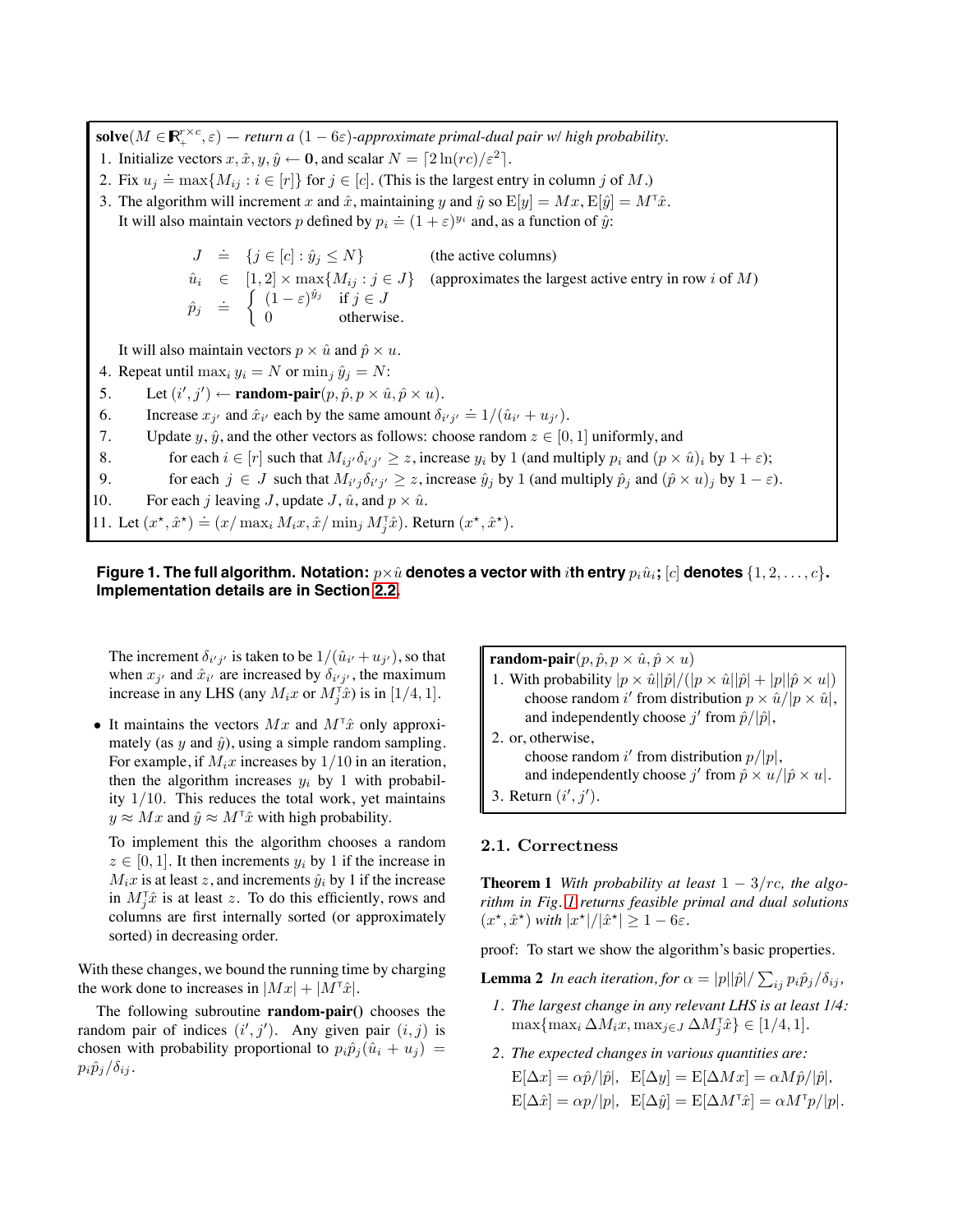proof: (1) By the choice of  $\hat{u}$  and  $u$ , for the  $(i', j')$  chosen,

$$
\max \{ \max_{i} M_{ij'} \delta_{i'j'}, \max_{j \in J} M_{i'j} \delta_{i'j'} \}
$$
  
\n
$$
\in [1/2, 1] \delta_{i'j'} \max \{ \hat{u}_{i'}, u_{j'} \}
$$
  
\n
$$
\subseteq [1/4, 1] \delta_{i'j'} (\hat{u}_{i'} + u_{j'})
$$
  
\n
$$
= [1/4, 1].
$$

(2) First, we verify that the probability that random-pair() returns a given  $(i, j)$  is  $\alpha(p_i/|p|)(\hat{p}_i/|\hat{p}|)/\delta_{ij}$ . Here is the calculation. The probability is proportional to

$$
|p \times \hat{u}| |\hat{p}| \frac{p_i \hat{u}_i}{|p \times \hat{u}|} \frac{\hat{p}_j}{|\hat{p}|} + |p| |\hat{p} \times u| \frac{p_i}{p} \frac{\hat{p}_j u_j}{|\hat{p} \times u|}
$$

which by algebra simplifies to  $p_i \hat{p}_j(\hat{u}_i + u_j) = p_i \hat{p}_j/\delta_{ij}$ .

Thus, the probability must be  $\alpha(p_i/|p|)(\hat{p}_i/|\hat{p}|)/\delta_{ij}$ , because the choice of  $\alpha$  makes the sum over all i and j of the probabilities equal 1.

Next, note that part (1) of the lemma implies that in line [8](#page-3-3) (given the chosen i' and j') the probability that a given  $y_i$  is incremented is  $M_{ij'}\delta_{i'j'}$ , while in line [9](#page-3-4) the probability that a given  $\hat{y}_j$  is incremented is  $M_{i'j} \delta_{i'j'}$ .

Now the equalities in (2) follow by direct calculation. For example:

$$
E[\Delta x_j] = \sum_i (\alpha p_i / |p|) (\hat{p}_j / |\hat{p}|) / \delta_{ij} \delta_{ij} = \alpha \hat{p}_j / |\hat{p}|.
$$

The next lemma is in the same spirit as Lemma [1.](#page-2-0) We use the coupling in the algorithm to show that the Lyapunov function  $\phi = |p||\hat{p}|$  is non-increasing in expectation and that this and the termination condition imply the approximation guarantee (as long as  $y \approx Mx$  and  $\hat{y} \approx M^{\dagger} \hat{x}$ ).

**Lemma 3** *With probability at least*  $1 - 1/rc$ *, when the algorithm stops,*  $\max_i y_i \leq N$  *and*  $\min_j \hat{y}_j \geq N(1 - 2\varepsilon)$ *.* 

proof: Let  $p'$  and  $\hat{p}'$  denote p and  $\hat{p}$  after a given iteration, while  $p$  and  $\hat{p}$  denote the values before the iteration.

We claim that, given p and  $\hat{p}$ ,  $E[|p'| |\hat{p}'|] \leq |p| |\hat{p}|$  — with each iteration  $|p| |\hat{p}|$  is non-increasing in expectation.

To prove it, note  $|p'| = \sum_i p_i(1+\varepsilon \Delta y_i) = |p| + \varepsilon p^{\mathsf{T}} \Delta y$ and, similarly,  $|\hat{p}'| = |\hat{p}| - \varepsilon \hat{p}^\mathsf{T} \Delta \hat{y}$ .

Multiply the latter two equations and drop a negative term to get

$$
|p'|\,|\hat{p}'|\;\leq\;|p|\,|\hat{p}|+\varepsilon|\hat{p}|p^{\scriptscriptstyle\mathsf{T}}\Delta y-\varepsilon|p|\hat{p}^{\scriptscriptstyle\mathsf{T}}\Delta\hat{y}.
$$

The claim follows by applying linearity of expectation, then substituting  $E[\Delta y] = \alpha M \hat{p}/|\hat{p}|$  and  $E[\Delta \hat{y}] = \alpha M^{\dagger} p/|p|$ from Lemma [2.](#page-3-5)

By Wald's equation (Lemma [9\)](#page-8-0), the claim implies that  $E[|p||\hat{p}|]$  at termination is at most the initial value rc.

Applying the Markov bound, with probability at least 1−  $1/rc$ , at termination  $\max_i p_i \max_j \hat{p}_j \leq |p||\hat{p}| \leq (rc)^2$ .

Assume this happens. The index set  $J$  is not empty at termination, so the minimum  $\hat{y}_j$  is achieved for  $j \in J$ . Substituting in the definitions of  $p_i$  and  $\hat{p}_j$  and taking logs,  $\max_i y_i \ln(1+\varepsilon) \leq \min_j \hat{y}_j \ln(1/(1-\varepsilon)) + 2\ln(r_c).$ 

Divide by  $\ln(1/(1 - \varepsilon))$ , apply  $1/\ln(1/(1 - \varepsilon)) \le 1/\varepsilon$ and also  $\ln(1+\varepsilon)/\ln(1/(1-\varepsilon)) \geq 1-\varepsilon$ . This gives  $(1 - \varepsilon) \max_i y_i \leq \min_j \hat{y}_j + 2 \ln(rc)/\varepsilon \leq \min_j \hat{y}_j + \varepsilon N.$ 

By the termination condition  $\max_i y_i \leq N$  is guaranteed, and either  $\max_i y_i = N$  or  $\min_j \hat{y}_j = N$ . So if  $\min_i \hat{y}_i = N$ , then the event in the lemma occurs, and otherwise  $\max_i y_i = N$ , which (with the inequality in previous paragraph) gives  $(1 - \varepsilon)N \le \min_j \hat{y}_j + \varepsilon N$ .  $\square$ 

<span id="page-4-2"></span>Next we establish that  $y \approx Mx$  and  $\hat{y} \approx M^{\dagger}\hat{x}$ .

#### **Lemma 4**

**(1)** *For any i*, with probability at least  $1 - 1/(rc)^2$ , when *the algorithm terminates,*  $(1 - \varepsilon)M_ix \leq y_i + \varepsilon N$ .

**(2)** *For any j*, with probability at least  $1 - 1/(rc)^2$ , after *the last iteration with*  $j \in J$ ,  $(1 - \varepsilon)\hat{y}_j \leq M_j^{\tau}\hat{x} + \varepsilon N$ .

proof: **(1)** In each iteration  $M_i x$  increases by at most 1 (by the choice of  $\delta_{i'j'}$ ),  $y_i$  increases by at most 1, and (by Lemma [2\)](#page-3-5) the expected increases in these two quantities are the same. So, by the Chernoff bound for random stopping times (Lemma [10\)](#page-8-1),  $Pr[(1 - \varepsilon)M_i x \geq y_i + \varepsilon N]$  is at most  $\exp(-\varepsilon^2 N) \le 1/(rc)^2$ . This proves (1).

The proof for (2) is similar, noting that, while  $j \in J$ ,  $M_j^{\dagger} \hat{x}$  increases by at most 1 each iteration. П

<span id="page-4-1"></span>We now prove Theorem [1.](#page-3-1) Recall that the algorithm returns  $(x^*, \hat{x}^*) \doteq (x/\max_i M_i x, \hat{x}/\min_j M_j^{\dagger} \hat{x}).$ 

By the naive union bound, with probability at least  $1 3/rc$  the event in Lemma [3](#page-4-1) occurs and (for all i and j) the events in Lemma [4](#page-4-2) occur.

Assume all of these events happen.

By algebra, using  $(1 - a)(1 - b) > 1 - a - b$  and  $1/(1 + \varepsilon) \geq 1 - \varepsilon$ , we have  $(1 - 2\varepsilon) \max_i M_i x \leq N$ and  $\min_j M_j^{\dagger} \hat{x} \geq (1 - 4\varepsilon)N$ .

This implies  $\min_j M_j^{\dagger} \hat{x}/\max_i M_i x \geq 1-6\varepsilon$ .

Since the sizes  $|x|$  and  $|\hat{x}|$  increase by the same amount each iteration, they are equal. Thus,  $|x^*|/|\hat{x}^*|$  =  $\min_j M_j^{\dagger} \hat{x} / \max_i M_i x \geq 1 - 6\varepsilon.$  $\Box$ 

#### <span id="page-4-0"></span>2.2. Running time

In this section we describe fast implementations of the algorithm. We assume that the matrix  $M$  is given in any standard sparse representation (so that the non-zero entries can be traversed in time proportional to the number of nonzero entries).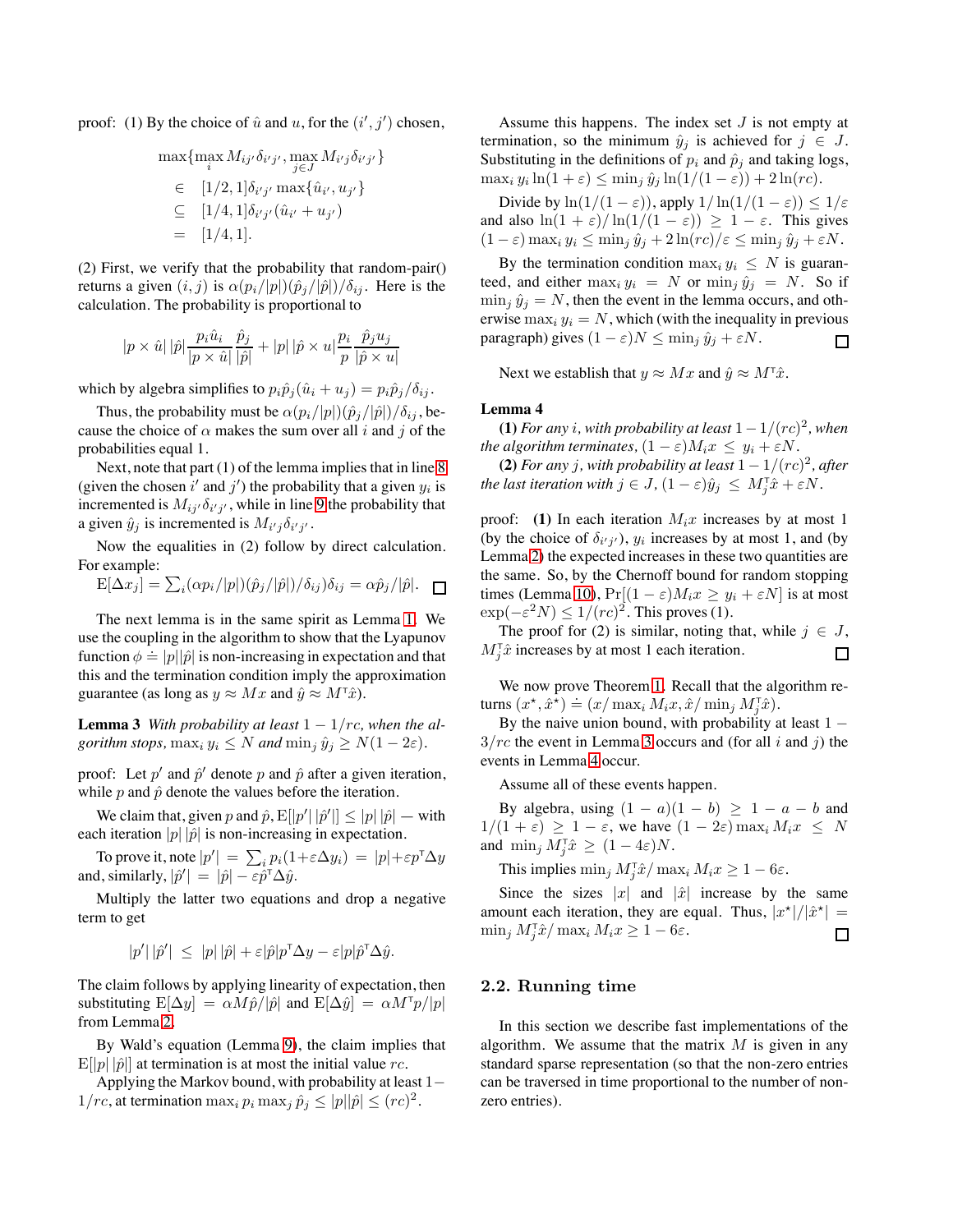**Simpler implementation.** We first describe an implementation that takes  $O(n \log n + (r + c) \log(n)/\varepsilon^2)$  time. We then describe how to modify it to remove the  $\log n$  factor from the first term.

<span id="page-5-1"></span>**Theorem 2** *The algorithm can be implemented to return a* (1−6ε)*-approximate primal-dual pair for packing and covering in time*  $O(n \log n + (r+c) \log(n)/\epsilon^2)$  *with probability at least*  $1 - 4/rc$ *.* 

proof: Use the data structure of [\[12\]](#page-9-11) (see also [\[8\]](#page-9-12)), which maintains a vector  $v$  and allows random sampling from the distribution  $v/|v|$  and updating of entries of v in  $O(1)$  time. Maintain such a data structure for each of the vectors  $p, \hat{p}$ ,  $p \times \hat{u}$ , and  $\hat{p} \times u$ . Then random-pair() runs in  $O(1)$  time, and each update of an entry of p,  $\hat{p}$ ,  $p \times \hat{u}$ , or  $\hat{p} \times u$  takes  $O(1)$  time.

At the start, pre-process the matrix  $M$ . Build, for each row and column, a doubly linked list of the non-zero entries. Sort each list in descending order. Cross-reference the lists so that, given an entry  $M_{ij}$  in the *i*th row list, the corresponding entry  $M_{ij}$  in the jth column list can be found in constant time. The total time for pre-processing is  $O(n \log n)$ .

Maintain the data structures during each iteration as follows. Let  $\mathcal{I}_t$  denote the set of indices i for which  $y_i$  is incremented in line  $8$  in iteration  $t$ . From the random  $z \in [0, 1]$  and the sorted j'th row list, compute this set  $\mathcal{I}_t$  by traversing the row list, collecting elements until an  $i$  with  $M_{ij'} < z/\delta_{i'j'}$  is encountered. Then, for each  $i \in \mathcal{I}_t$ , update  $y_i$ ,  $p_i$ , and the *i*th entry in  $p \times \hat{u}$ . Likewise, let  $\mathcal{J}_t$ denote the set of indices j for which  $\hat{y}_j$  is incremented in line [9.](#page-3-4) Compute  $\mathcal{J}_t$  from the sorted i'th column list. For each  $j \in \mathcal{J}_t$ , update  $\hat{p}_i$ , and the *j*th entry in  $\hat{p} \times u$ . The total time for these operations during the course of the algorithm is  $O(\sum_t 1 + |\mathcal{I}_t| + |\mathcal{J}_t|).$ 

For each element j that leaves J, update  $\hat{p}_i$ . Delete all entries in the  $j$ th column list from all row lists. For each row list  $i$  whose first (largest) entry is deleted, update the corresponding  $\hat{u}_i$  by setting  $\hat{u}_i$  to be the next (now first and maximum) entry remaining in the row list; also update  $(p \times \hat{u})_i$ . The total time for this during the course of the algorithm is  $O(n)$ , because each  $M_{ij}$  is deleted at most once.

This completes the implementation.

The total time is  $O(n \log n)$  plus  $O(\sum_t 1 + |\mathcal{I}_t| + |\mathcal{J}_t|)$ . To finish we bound the latter term.

#### **Lemma 5**

 $\sum_{t} |\mathcal{I}_{t}| + |\mathcal{J}_{t}| \leq (r+c)N = O((r+c)\log(n)/\varepsilon^{2}).$ 

proof: First,  $\sum_{t} |\mathcal{I}_t| \leq rN$  because each  $y_i$  can be increased at most N times before  $\max_i y_i \geq N$  (causing termination). Second,  $\sum_{t} |\mathcal{J}_t| \leq cN$  because each  $\hat{y}_j$  can be increased at most  $N$  times before  $j$  leaves  $J$ .  $\Box$ 

So the total time is  $O(n \log n + (r + c) \log(n)/\epsilon^2)$  plus  $O(\# t \text{ such that } |\mathcal{I}_t| + |\mathcal{J}_t| = 0)$ . It remains to bound the latter term. Call iteration t *empty* if  $|\mathcal{I}_t| + |\mathcal{J}_t| = 0$ .

**Lemma 6** *Given the state at the start of an iteration, the probability that it is empty is at most 3/4.*

proof: Given the  $(i', j')$  chosen in the iteration, by (1) of Lemma [2,](#page-3-5) there is either an i such that  $M_{ij'}\delta_{i'j'} \geq 1/4$  or a j such that  $M_{i'j} \delta_{i'j'} \geq 1/4$ . In the former case,  $i \in \mathcal{I}_t$ with probability at least 1/4. In the latter case,  $j \in \mathcal{J}_t$  with probability at least 1/4.  $\Box$ 

<span id="page-5-0"></span>**Lemma 7** *With probability at least*  $1 - 1/rc$ *, the number of empty iterations is*  $O((r + c)N)$ *.* 

proof: Let  $E_t$  be 1 for empty iterations and 0 otherwise. By the previous lemma and the Chernoff bound tailored for random stopping times (Lemma [10\)](#page-8-1), for any  $\delta$ ,  $A \geq 0$ ,

$$
\Pr\left[ (1 - \delta) \sum_{t=1}^{T} E_t \ge 3 \sum_{t=1}^{T} (1 - E_t) + A \right]
$$

is at most  $\exp(-\delta A)$ . Taking  $\delta = 1/2$  and  $A = 2 \ln(rc)$ , it follows that with probability at least  $1-1/rc$ , the number of empty iterations is bounded by a constant times the number of non-empty iterations plus  $2 \ln (r c)$ . We know the number of non-empty iterations is at most  $(r+c)N$ , so we conclude that with probability at least  $1 - 1/rc$  the number of empty iterations is  $O((r+c)N)$ .  $\Box$ 

If the event in Lemma [7](#page-5-0) happens, then (since each empty iteration takes  $O(1)$  time) the total time is  $O(n \log n + (r +$ c)  $\log(n)/\varepsilon^2$ . This and Theorem [1](#page-3-1) imply Theorem [2.](#page-5-1)  $\Box$ 

**Faster implementation.** Next we remove the  $\log n$  factor from the  $n \log n$  term in the running time. The idea is that it suffices to *approximately* sort the row and column lists.

<span id="page-5-3"></span>**Theorem 3** *The algorithm can be implemented to return a* (1−7ε)*-approximate primal-dual pair for packing and covering in time*  $O(n + (c + r) \log(n)/\epsilon^2)$  *with probability at*  $least 1-5/rc.$ 

proof: Modify the algorithm as follows.

<span id="page-5-2"></span>First, pre-process M as described in [\[11,](#page-9-5)  $\S 2.1$ ] so that the non-zero entries have bounded range. Specifically, let  $\beta = \min_j \max_i M_{ij}$ . Let  $M'_{ij} \doteq 0$  if  $M_{ij} < \beta \varepsilon/c$  and  $M'_{ij} = \min\{\beta c/\varepsilon, M_{ij}\}\$  otherwise. As shown in [\[11\]](#page-9-5), any  $(1 - 6\varepsilon)$ -approximate primal-dual pair for the transformed problem will be a  $(1-7\varepsilon)$ -approximate primal-dual pair for the original problem.

In the pre-processing step, instead of sorting the row and column lists, *pseudo-sort* them — sort them based on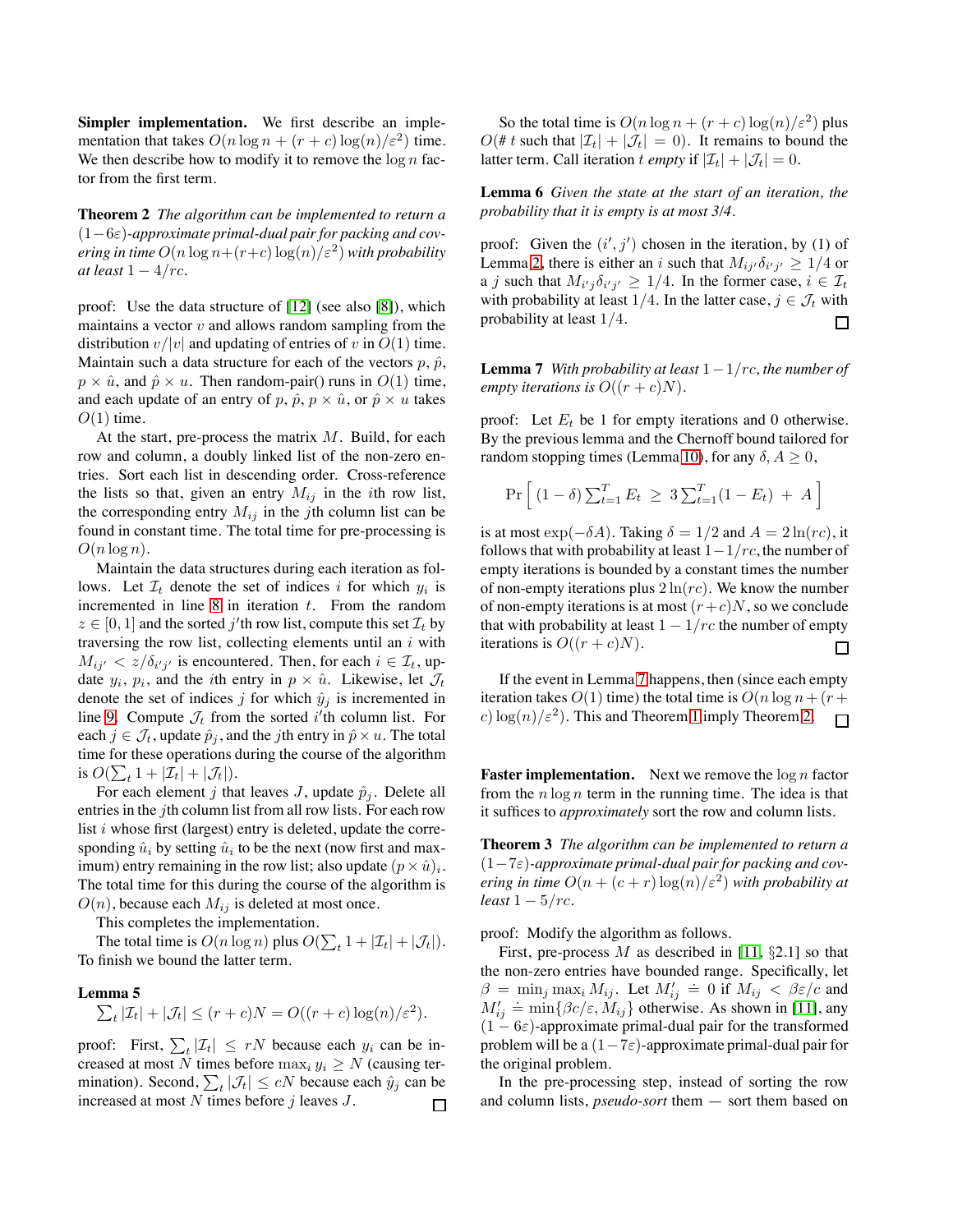keys  $|\log_2 M_{ij}|$ . These keys will be integers in the range  $\log_2(\beta) \pm \log(c/\varepsilon)$ . Use bucket sort, so that a row or column with k entries can be processed in  $O(k + \log(c/\varepsilon))$  time. The total time for pseudo-sorting the rows and columns is  $O(n + (r + c) \log(c/\varepsilon)).$ 

Then, in the tth iteration, maintain the data structures as before, except as follows.

Compute the set  $\mathcal{I}_t$  as follows. Traverse the pseudosorted jth column until an index i with  $M_{ij'}\delta_{i'j'} < z/2$ is found. (No indices later in the list can be in  $\mathcal{I}_t$ .) Take all the indices i seen with  $M_{ij'}\delta_{i'j'} \geq z$ . Compute the set  $\mathcal{J}_t$ similarly. Total time for this is  $O(\sum_t 1+|\mathcal{I}'_t|+|\mathcal{J}'_t|)$ , where  $\mathcal{I}'_t$  and  $\mathcal{I}'_t$  denote the sets of indices actually traversed (so  $\mathcal{I}_t \subseteq \mathcal{I}'_t$  and  $\mathcal{J}_t \subseteq \mathcal{J}'_t$ ).

When an index  $j$  leaves the set  $J$ , delete all entries in the *i*th column list from all row lists. For each row list affected, set  $\hat{u}_i$  to *two* times the first element remaining in the row list. This ensures  $\hat{u}_i \in [1, 2] \max_{j \in J} M_{ij}$ .

These are the only details that are changed.

The total time is now  $O(n + (r + c) \log(c/\varepsilon))$  plus  $O(\sum_t 1 + |\mathcal{I}'_t| + |\mathcal{J}'_t|)$ . To finish we bound the latter term.

**Lemma 8** *With probability at least*  $1 - 2/rc$ *,* 

$$
\sum_t (1+|\mathcal{I}'_t|+|\mathcal{J}'_t|) = O((r+c)N).
$$

proof: Consider a given iteration. Fix  $i'$  and  $j'$  chosen in the iteration. For each i, note that, for the random  $z \in [0, 1]$ ,

$$
Pr[i \in \mathcal{I}'_t] \le Pr[z/2 \le M_{ij'}\delta_{i'j'}]
$$
  
\n
$$
\le 2M_{ij'}\delta_{i'j'}
$$
  
\n
$$
= 2Pr[z \le M_{ij'}\delta_{i'j'}]
$$
  
\n
$$
= 2Pr[i \in \mathcal{I}_t].
$$

Fix an *i*. Applying Chernoff for random stopping times (Lemma [10\)](#page-8-1), for any  $\delta, A \geq 0$ ,

$$
\Pr\left[\left(1-\delta\right)\sum_{t}[i\in\mathcal{I}'_t]\,\geq\,2\sum_{t}[i\in\mathcal{I}_t]\,+\,A\,\right]
$$

is at most exp( $-\delta A$ ). (Above [ $i \in S$ ] denotes 1 if  $i \in S$ and 0 otherwise.)

Taking  $\delta = 1/2$  and  $A = 4 \ln (r c)$ , with probability at least  $1 - (rc)^2$ ,  $\sum_{t} [i \in \mathcal{I}'_t] \le 4 \sum_{t} [i \in \mathcal{I}_t] + 8 \ln (rc)$ .

Likewise, for any j, with probability at least  $1-1/(rc)^2$ ,<br>  $\sum_t [j \in \mathcal{J}_t'] \leq 2 \sum_t [j \in \mathcal{J}_t] + 8 \ln(rc)$ .  $t_t[j \in \mathcal{J}_t'] \leq 2 \sum_t[j \in \mathcal{J}_t] + 8 \ln(rc).$ 

Taking the naive union bound over all  $i$  and  $j$ , with probability at least  $1 - 1/rc$ ,  $\sum_{t}(|\mathcal{I}'_t| + |\mathcal{J}'_t|)$  is at most  $4\sum_{t}(|\mathcal{I}_{t}|+|\mathcal{J}_{t}|)+8(r+c)\ln(rc).$ 

By Lemma [5](#page-5-2) this is  $O((r + c)N)$ .

We know (Lemma [7\)](#page-5-0) that the number of empty iterations is  $O((r+c)N)$  with probability at least  $1-1/rc$ . The lemma follows by applying the naive union bound.  $\Box$ 

If the event in the lemma happens, then the total time is  $O(n + (r + c) \log(n)/\varepsilon^2)$ . This proves Theorem [3.](#page-5-3)  $\Box$ 

### <span id="page-6-0"></span>**3. Empirical results**

We tested our algorithm experimentally and compared its running time to that of the GLPK (Gnu Linear Programming Kit) Simplex algorithm (glpsol version 4.15 with default options). Our first conclusion is that the running time of our implementation is well-predicted by the analysis, with a leading constant factor of about 12 basic operations in the big-O term in which  $\varepsilon$  occurs. Our second conclusion is that for large inputs the algorithm can be substantially faster than Simplex. For inputs with 2500-5000 rows and columns, the algorithm (with  $\varepsilon = 0.01$ ) is faster than Simplex by factors ranging from tens to hundreds. The speedup grows roughly linearly in rc.

We used inputs with  $r, c \in [739, 5000], \varepsilon \in$  $\{0.02, 0.01, 0.005\}$ , and matrix density  $d \in \{1/2^k : k =$  $1, 2, 3, 4, 5, 6$ . For each  $(r, c, d)$  tuple that we used, we generated a random  $0/1$  matrix with r rows and c columns, where each entry was 1 with probability  $d$ . We ran our solver for each  $\varepsilon$  and compared its running time to that taken by a Simplex solver to find a  $(1 - \varepsilon)$ -approximate solution. GLPK failed to finish due to cycling on about 10% of the runs we initially tried; we excluded those inputs from our experiments. This left 167 runs. The complete data for the non-excluded runs is given at the end of the paper.

The running time of our algorithm includes (A) time for pre-processing and initialization, (B) time for sampling (line [5,](#page-3-6) once per iteration of the outer loop), and (C) time for increments (lines [8](#page-3-3) and [9,](#page-3-4) once per iteration of the inner loops). Theoretically the dominant terms are  $O(n)$  for (A) and  $O((r + c) \log(n)/\varepsilon^2)$  for (C). For the inputs tested here, the significant terms in practice are for (B) and (C), with the role of (B) diminishing for larger problems. The time (number of basic operations) is well-predicted by the expression

<span id="page-6-1"></span>
$$
[12(r+c) + 480d^{-1}] \ln(rc)/\varepsilon^2 \tag{1}
$$

where  $d = 1/2^k$  is the density (fraction of matrix entries that are non-zero, at least  $1/\min(r, c)$ ).

The  $12(r + c) \ln(rc)/\varepsilon^2$  term is the time spent in (C), the inner loops; it is the most significant term in our experiments as  $r$  and  $c$  grow.

The less significant term  $480d^{-1}\ln$  $rc$ / $\varepsilon^2$  is for (B), and is proportional to the number of samples (that is, iterations of the outer loop). Note that this term *decreases* as matrix density increases. (In our implementation we focused on reducing the time for  $(C)$ , not for  $(B)$ . It is probable that the constant 480 above can be reduced with a more careful implementation.)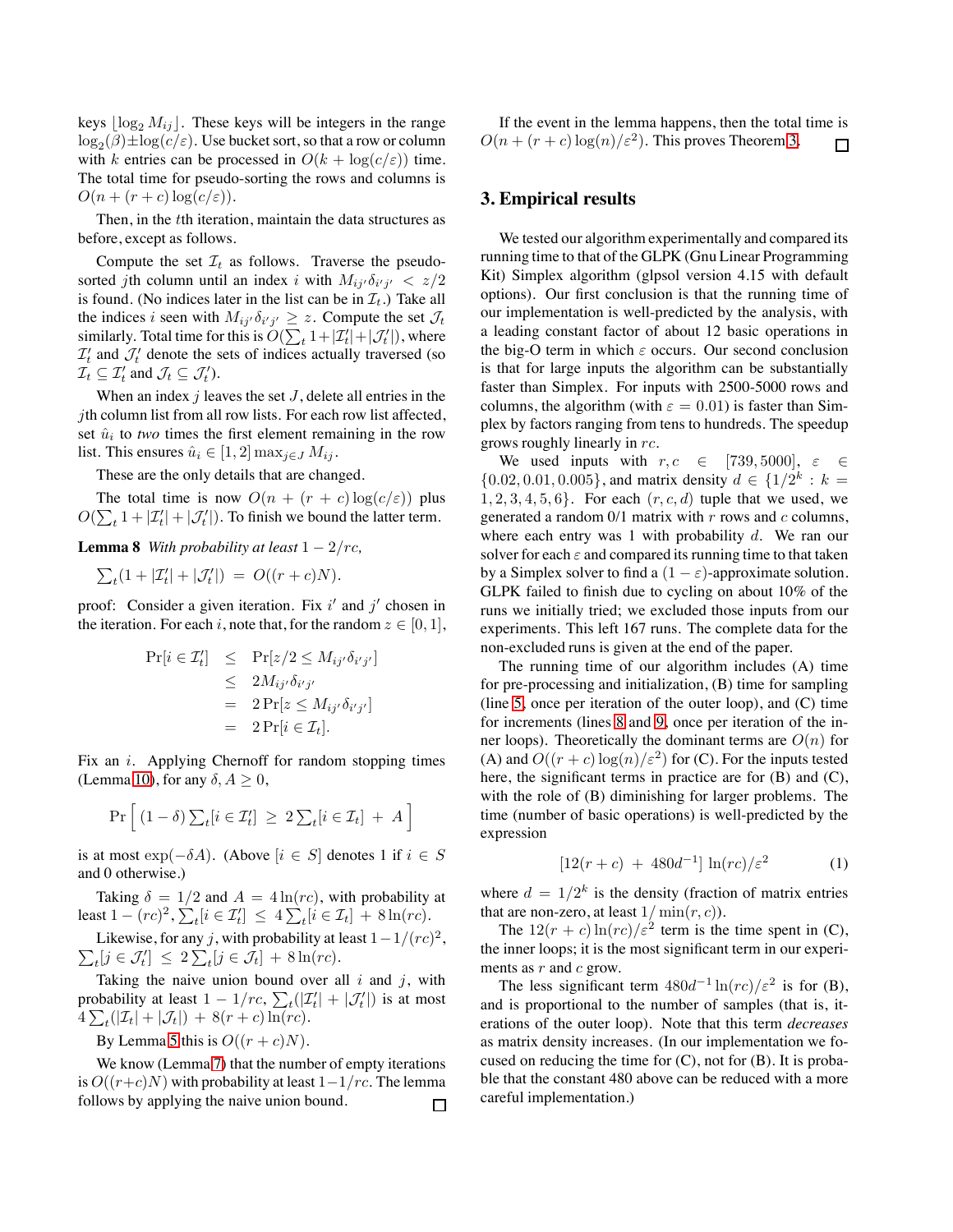The plot below plots the actual running time divided by the estimate [\(1\)](#page-6-1), as a function of the estimate, for each of the inputs. The x-axis is on a  $log_{10}$  scale. The plot shows that the actual number of basic operations is close to the estimate for all the inputs:



During our runs the average time per operation was not constant, it grew with larger instances by as much as a factor of two. We don't know why. We observed this effect across a number of machines. We suspect caching or memory allocation issues. The plot below shows the growth in average time per operation.



The next plot shows the run time in seconds, divided by the predicted time (estimated time per operation times the predicted number of operations [\(1\)](#page-6-1)):



Next we compared the speed of our algorithm to that of the GLPK Simplex algorithm. We estimate the time

for Simplex to find a near-optimal approximation to be at least  $5 \min(r, c)$ rc basic operations. This estimate comes from assuming that at least  $\Omega(\min(r, c))$  pivot steps are required (because this many variables will be non-zero in the final solution), and each pivot step will take  $\Omega(rc)$  time. (This holds even for sparse matrices due to rapid fill-in, although we note that more sophisticated solvers such as CPLEX may do a better job of maintaining sparsity.) The leading constant 5 comes from our experimental evaluation. We note that this estimate seems conservative, and indeed GLPK Simplex often exceeds it in our trials.

Here's a plot of the time for Simplex to find a  $(1 - \varepsilon)$ approximate solution, divided by the conservative estimate  $(5 \min(r, c)r c$  times the estimated time per operation):



Combining the above estimates, a conservative estimate of the speed-up in using our algorithm (that is, the time for Simplex divided by the time for our algorithm) is

<span id="page-7-0"></span>
$$
\frac{5\min(r,c)rc}{[12(r+c) + 480d^{-1}] \ln(rc)/\varepsilon^2}.
$$
 (2)

This is about  $\left(\frac{r}{310}\right)^2/\ln(r)$  when  $r \approx c$  and  $\varepsilon = 0.01$ (for  $r$  large).

The plot below plots the actual measured speed-up divided by the conservative estimate [\(2\)](#page-7-0), as a function of the estimated running time of our algorithm.



The plot shows that the speedup is typically at least as predicted in [\(2\)](#page-7-0), and often more.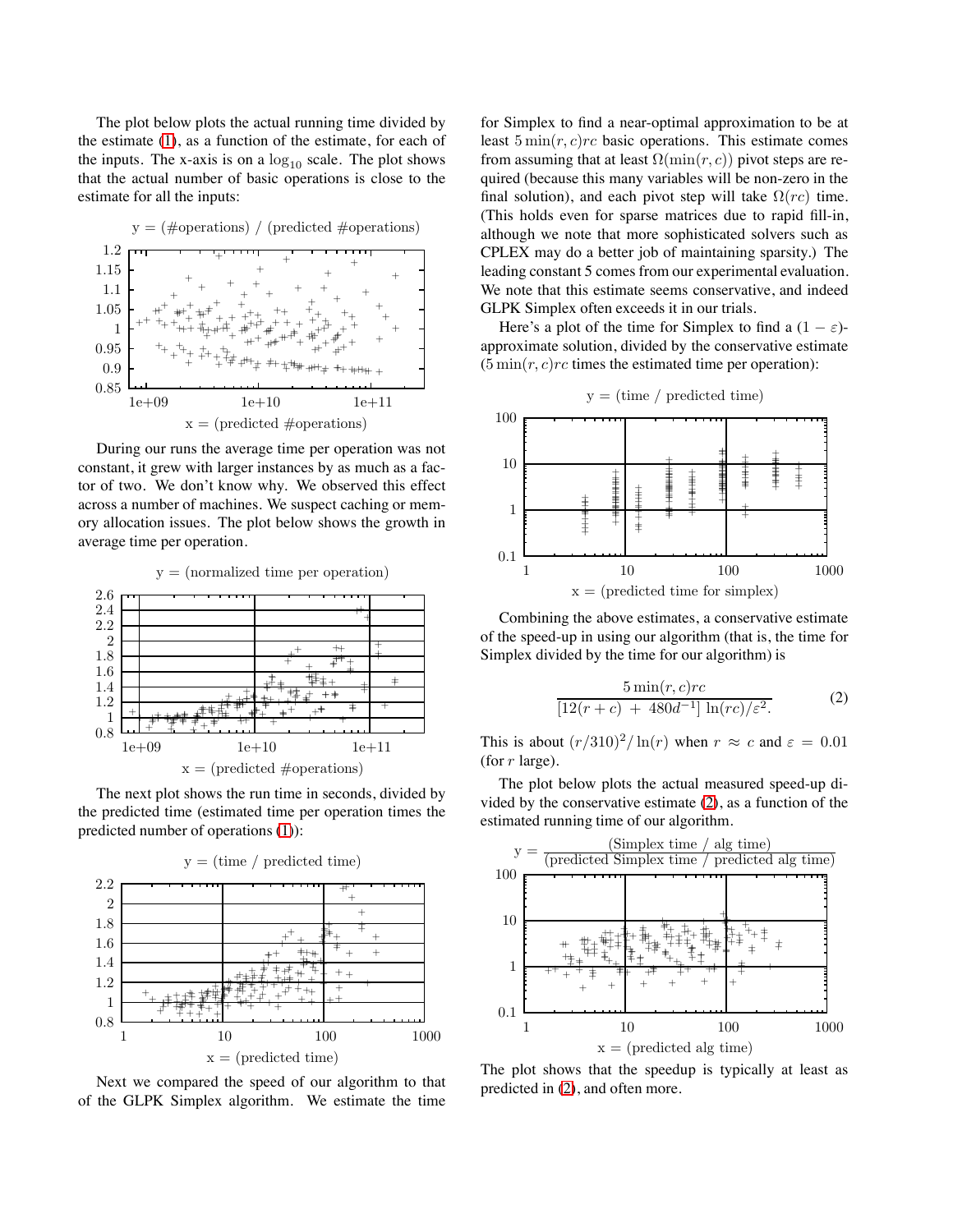#### **4. Implementation issues**

The primary implementation issue is implementing the random sampling efficiently and precisely. The data structures in [\[12,](#page-9-11) [8\]](#page-9-12), have two practical drawbacks. The constant factors in the running times are moderately large, and they implicitly or explicitly require that the probabilities being sampled remain in a polynomially bounded range. However, our application uses these data structures in a restricted way, and we were able to use the underlying ideas to build an appropriate data structure with very fast entryupdate time and moderately fast sample time. We focused more on reducing the update time than the sampling time, because we expect more update operations than sampling operations. Full details of the practical implementation issues will be provided in a later paper or on request to the authors.

# **5. Future directions**

Can one extend this approach to mixed packing and covering problems, or prove that this is not possible (in a reasonable model)? What about covering with "box" constraints (upper bounds on individual variables)? Can one extend the approach to general packing and covering, e.g. to maximum multicommodity flow (where  $P$  is the polytope whose vertices correspond to all  $s_i \rightarrow t_i$  paths)? In all of these cases, correctness of a natural algorithm is easy to establish, but the running time is an issue. This seems to be because the coupling approach requires a symmetry (both primal and dual algorithms of a particular kind must exist) that the methods based on "optimal" increments do not require.

Can one adapt this algorithm to efficiently solve dynamic problems, or sequences of closely related problems (e.g. each problem comes from the previous one by a small change in the constraint matrix)? Adapting the algorithm to start with a given primal/dual pair seems straightforward.

Can one use this approach to improve parallel and distributed algorithms for packing and covering (e.g. [\[11,](#page-9-5) [15\]](#page-9-3)), perhaps reducing the dependence on  $\varepsilon$  from  $1/\varepsilon^4$  to  $1/\varepsilon^3$ ? In this case, instead of incrementing a randomly chosen variable in each of the primal and dual solutions, one would increment the primal and dual solutions deterministically by a fractional vector: incrementing the primal vector x by  $\alpha \hat{p}$ and the dual vector  $\hat{x}$  by  $\alpha p$  for some  $\alpha$ . The correctness proof goes through. Can one bound the number of iterations, assuming the matrix is appropriately preprocessed?

## **Appendix**

## Utility lemmas

<span id="page-8-0"></span>The first is a one-sided variant of Wald's equation:

**Lemma 9 ([\[14,](#page-9-13) lemma 4.1])** *Let* K *be any finite number.* Let  $x_0, x_1, \ldots, x_T$  *be a sequence of random variables, where* T *is a random stopping time with finite expectation.*

*If*  $E[x_t - x_{t-1} | x_{t-1}] \leq \mu$  *and (in every outcome)*  $x_t$  –  $x_{t-1}$  ≤ *K for*  $t$  ≤ *T*, *then*  $E[x_T - x_0]$  ≤  $\mu E[T]$ *.* 

<span id="page-8-1"></span>The second is a Chernoff bound tailored for random stopping times.

**Lemma 10** *Let*  $X = \sum_{t=1}^{T} x_t$  *and*  $Y = \sum_{t=1}^{T} y_t$  *be sums of non-negative random variables, where* T *is a random stopping time with finite expectation, and, for all* t*,*  $|x_t - y_t| \leq 1$  *and* 

$$
\mathbf{E}\big[\,x_t - y_t \mid \, \sum_{s < t} x_s, \sum_{s < t} y_s \,\big] \,\leq\, 0.
$$

*Let*  $\varepsilon \in [0,1]$  *and*  $A \in \mathbb{R}$ *. Then* 

$$
\Pr [(1 - \varepsilon)X \ge Y + A] \le \exp(-\varepsilon A).
$$

proof: Fix  $\lambda > 0$ . Consider the sequence  $\pi_0, \pi_1, \ldots, \pi_T$ where  $\pi_t = 0$  for  $t > \lambda E[T]$  and otherwise

$$
\pi_t \stackrel{\cdot}{=} \prod_{s \le t} (1 + \varepsilon)^{x_s} (1 - \varepsilon)^{y_s}
$$
\n
$$
= \pi_{t-1} (1 + \varepsilon)^{x_t} (1 - \varepsilon)^{y_t}
$$
\n
$$
\le \pi_{t-1} (1 + \varepsilon x_t - \varepsilon y_t)
$$

(using  $(1+\varepsilon)^x(1-\varepsilon)^y \le (1+\varepsilon x - \varepsilon y)$  when  $|x-y| \le 1$ ). As  $E[x_t - y_t | \pi_{t-1}] \leq 0$ , we have  $E[\pi_t | \pi_{t-1}] \leq \pi_{t-1}$ .

Note that, from the use of  $\lambda$ ,  $\sum_{s \leq t} x_s - y_s$  and (therefore)  $\pi_t - \pi_{t-1}$  are bounded. Thus Wald's (Lemma [9\)](#page-8-0), implies  $E[\pi_T] \leq \pi_0 = 1$ .

Applying the Markov bound,

$$
\Pr[\pi_T \ge \exp(\varepsilon A)] \le \exp(-\varepsilon A).
$$

So assume  $\pi_T < \exp(\varepsilon A)$ . Taking logs, if  $T \le \lambda E[T]$ ,

 $X \ln(1+\varepsilon) - Y \ln(1/(1-\varepsilon)) = \ln \pi T < \varepsilon A$ .

Dividing by  $\ln(1/(1 - \varepsilon))$  and applying the inequalities  $\ln(1+\varepsilon)/\ln(1/(1-\varepsilon)) \geq 1-\varepsilon$  and  $\varepsilon/\ln(1/(1-\varepsilon)) \leq 1$ , we get  $(1 - \varepsilon)X < Y + A$ . Thus,

$$
\Pr[(1 - \varepsilon)X \ge Y + A] \le \Pr[T \ge \lambda \mathbb{E}[T]] + \Pr[\pi_T \ge \exp(\varepsilon A)] \le 1/\lambda + \exp(-\varepsilon A).
$$

 $\Box$ 

Since  $\lambda$  can be arbitrarily large, the lemma follows.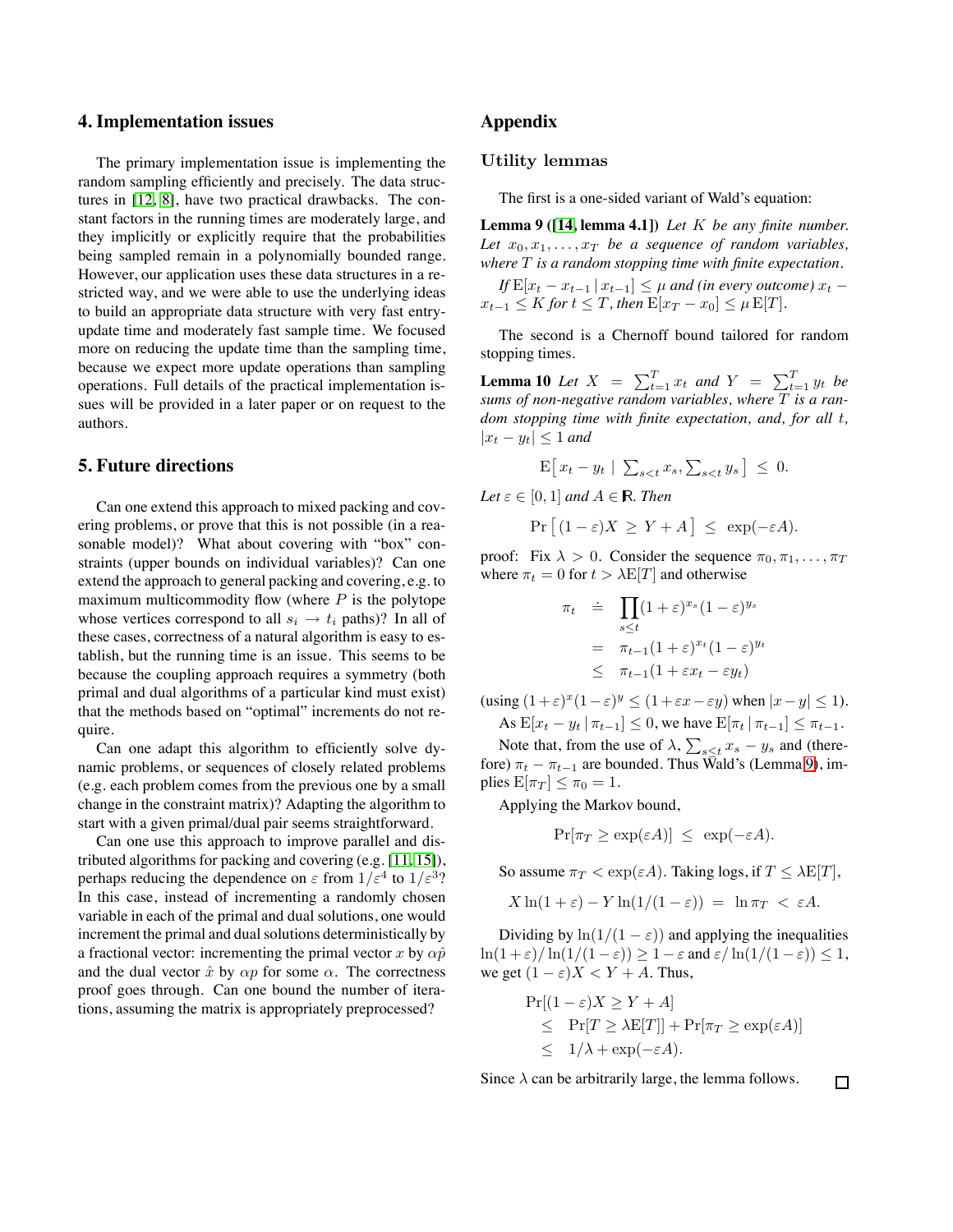# <span id="page-9-14"></span>**References**

- <span id="page-9-1"></span>[1] *Proceedings of the Eleventh Annual ACM-SIAM Symposium on Discrete Algorithms*, San Francisco, California, 9–11 Jan. 2000.
- [2] S. Arora, E. Hazan, and S. Kale. The multiplicative weights update method: a meta algorithm and applications. http://www.cs.princeton.edu/∼arora/pubs/MWsurvey.pdf, 2005.
- <span id="page-9-6"></span><span id="page-9-0"></span>[3] D. Bienstock. *Potential Function Methods for Approximately Solving Linear Programming Problems: Theory and Practice*. Kluwer Academic Publishers, Boston, MA, 2002.
- [4] D. Bienstock and G. Iyengar. Solving fractional packing problems in O(1/ε) iterations. In *Proceedings of the Thirty First Annual ACM Symposium on Theory of Computing*, pages 146–155, Chicago, Illinois, 13–16 June 2004.
- <span id="page-9-7"></span>[5] F. Chudak and V. Eleuterio. Improved approximation schemes for linear programming relaxations of combinatorial optimization problems. In *Proceedings of the eleventh IPCO Conference, Berlin, Germany*. Springer, 2005.
- <span id="page-9-9"></span>[6] N. Garg and J. Könemann. Faster and simpler algorithms for multicommodity flow and other fractional packing problems. In *Thirty Ninth Annual Symposium on Foundations of Computer Science*, Miami Beach, Florida, 20–22 Oct. 1998. IEEE.
- <span id="page-9-4"></span>[7] M. D. Grigoriadis and L. G. Khachiyan. A sublinear-time randomized approximation algorithm for matrix games. *Operations Research Letters*, 18(2):53–58, 1995.
- <span id="page-9-12"></span>[8] T. Hagerup, K. Mehlhorn, and J. I. Munro. Optimal algorithms for generating discrete random variables with changing distributions. *Lecture Notes in Computer Science*, 700:253–264, 1993. Proceedings 20th International Conference on Automata, Languages and Programming.
- <span id="page-9-8"></span>[9] P. Klein and N. E. Young. On the number of iterations for Dantzig-Wolfe optimization and packing-covering approximation algorithms. *Lecture Notes in Computer Science*, 1610:320–327, 1999.
- <span id="page-9-10"></span>[10] J. Könemann. Fast combinatorial algorithms for packing and covering problems. Master's thesis, Universität des Saarlandes, 1998.
- <span id="page-9-5"></span>[11] M. Luby and N. Nisan. A parallel approximation algorithm for positive linear programming. In *Proceedings of the Twenty-Fifth Annual ACM Symposium on Theory of Computing*, pages 448–457, San Diego, California, 16–18 May 1993.
- <span id="page-9-11"></span>[12] Y. Matias, J. S. Vitter, and W. Ni. Dynamic Generation of Discrete Random Variates. *Theory of Computing Systems*, 36(4):329–358, 2003.
- <span id="page-9-13"></span><span id="page-9-2"></span>[13] M. J. Todd. The many facets of linear programming. *Mathematical Programming*, 91(3):417–436, 2002.
- <span id="page-9-3"></span>[14] N. E. Young. K-medians, facility location, and the Chernoff-Wald bound. In ACM/SIAM [\[1\]](#page-9-14), pages 86–95.
- [15] N. E. Young. Sequential and parallel algorithms for mixed packing and covering. In *Forty Second Annual Symposium on Foundations of Computer Science*, pages 538–546, Las Vegas, NV, 14–17 Oct. 2002. IEEE.

### **Data**

The following tables tabulate the details of the experimental results described earlier: "t-alg" is the time for our algorithm in seconds; "t-sim" is the time for Simplex to find a  $(1 - \varepsilon)$ -optimal soln; "t-sim%" is that time divided by the time for Simplex to complete; "alg/sim" is t-alg/t-sim.

| $\,r\,$      | $\boldsymbol{c}$ | $_{k}$                   | $\overline{1}00\varepsilon$ | t-alg                    | t-sim                    | t-sim $%$    | alg/sim |  |  |
|--------------|------------------|--------------------------|-----------------------------|--------------------------|--------------------------|--------------|---------|--|--|
| 739          | 739              | $\overline{c}$           | $\overline{2.0}$            | $\mathbf{1}$             | 3                        | 0.31         | 0.519   |  |  |
| 739          | 739              | $\overline{c}$           | 1.0                         | 7                        | 6                        | 0.51         | 1.251   |  |  |
| 739          | 739              | $\overline{c}$           | 0.5                         | 33                       | 7                        | 0.64         | 4.387   |  |  |
| 739          | 739              | 5                        | 2.0                         | 3                        | $\mathbf{1}$<br>0.51     |              | 2.656   |  |  |
| 739          | 739              | 5                        | $1.0\,$                     | 15                       | $\mathbf{1}$<br>0.63     |              | 8.840   |  |  |
| 739          | 739              | 5                        | 0.5                         | 63                       | $\overline{c}$           | 0.76         | 30.733  |  |  |
| 739          | 739              | $\overline{4}$           | 2.0                         | $\overline{c}$           | $\overline{c}$           | 0.51         | 0.970   |  |  |
| 739          | 739              | $\overline{4}$           | $1.0\,$                     | 11                       | 3                        | 0.64         | 3.317   |  |  |
| 739          | 739              | 4                        | 0.5                         | 46                       | $\overline{\mathcal{L}}$ | 0.76         | 11.634  |  |  |
| 739          | 739              | 3                        | 2.0                         | $\overline{c}$           | 3                        | 0.43         | 0.561   |  |  |
| 739          | 739              | 3                        | $1.0\,$                     | 9                        | 5                        | 0.60         | 1.745   |  |  |
| 739          | 739              | 3                        | 0.5                         | 38                       | 6                        | 0.72         | 6.197   |  |  |
| 1480         | 740              | 3                        | 2.0                         | $\overline{c}$           | 9                        | 0.37         | 0.304   |  |  |
| 1480         | 740              | 3                        | $1.0\,$                     | 13                       | 13                       | 0.53         | 0.959   |  |  |
| 1480         | 740              | 3                        | 0.5                         | 57                       | 16                       | 0.64         | 3.478   |  |  |
| 1480         | 740              | $\overline{c}$           | 2.0                         | $\overline{c}$           | 24                       | 0.44         | 0.102   |  |  |
| 1480         | 740              | $\overline{c}$           | $1.0\,$                     | 11                       | 33                       | 0.60         | 0.342   |  |  |
| 1480         | 740              | $\overline{c}$           | 0.5                         | 51                       | 39                       | 0.71         | 1.313   |  |  |
| 1480         | 740              | 5                        | 2.0                         | $\overline{\mathcal{L}}$ | $\overline{4}$           | 0.41         | 0.928   |  |  |
| 1480         | 740              | 5                        | $1.0\,$                     | 18                       | 6                        | 0.56         | 2.930   |  |  |
| 1480         | 740              | 5                        | 0.5                         | 77                       | 7                        | 0.66         | 10.447  |  |  |
| 1480         | 740              | $\overline{\mathcal{L}}$ | 2.0                         | 3                        | 6                        | 0.34         | 0.495   |  |  |
| 1480         | 740              | $\overline{\mathcal{L}}$ | $1.0\,$                     | 15                       | 10                       | 0.49         | 1.496   |  |  |
| 1480         | 740              | $\overline{\mathcal{L}}$ | 0.5                         | 64                       | 12                       | 0.60         | 5.239   |  |  |
| 740          | 1480             | 3                        | 2.0                         | 3                        | 14                       | 0.35         | 0.211   |  |  |
| 740          | 1480             | 3                        | $1.0\,$                     | 14                       | 21                       | 0.51         | 0.667   |  |  |
| 740          | 1480             | 3                        | 0.5                         | 63                       | 29                       | 0.71         | 2.139   |  |  |
| 740          | 1480             | $\overline{c}$           | 2.0                         | $\overline{c}$           | 13                       | 0.27         | 0.192   |  |  |
| 740          | 1480             | $\overline{c}$           | $1.0\,$                     | 11                       | 25                       | 0.51         | 0.462   |  |  |
| 740          | 1480             | $\overline{c}$           | 0.5                         | 54                       | 34                       | 0.68         | 1.597   |  |  |
| 740          | 1480             | 5                        | 2.0                         | 5                        | $\sqrt{ }$               | 0.59         | 0.699   |  |  |
| 740          | 1480             | 5                        | $1.0\,$                     | 22                       | 9                        | 0.72         | 2.460   |  |  |
| 740          | 1480             | 5                        | 0.5                         | 94                       | 10                       | 0.82         | 9.054   |  |  |
| 740          | 1480             | $\,1$                    | 2.0                         | $\overline{c}$           | 23                       | 0.24         | 0.097   |  |  |
| 740          | 1480             | $\mathbf{1}$             | $1.0\,$                     | 9                        | 41                       | 0.44         | 0.237   |  |  |
| 740          | 1480             | $\mathbf{1}$             | 0.5                         | 47                       | 55                       | 0.59         | 0.848   |  |  |
| 740          | 1480             | $\overline{4}$           | 2.0                         | 3                        | 12                       | 0.47         | 0.313   |  |  |
| 740          | 1480             | $\overline{4}$           | $1.0\,$                     | 17                       | 15                       | 0.61         | 1.130   |  |  |
| 740          | 1480             | $\overline{\mathcal{L}}$ | 0.5                         | 73                       | 19                       | 0.75         | 3.803   |  |  |
| 1110         | 1110             | 3                        | 2.0                         | 3                        | 21                       | 0.30         | 0.142   |  |  |
| 1110         | 1110             | 3                        | 1.0                         | 13                       | 33                       | 0.48         | 0.399   |  |  |
|              |                  | 3                        | 0.5                         | 58                       | 43                       | 0.62         | 1.354   |  |  |
| 1110         | 1110             |                          |                             |                          |                          |              |         |  |  |
| 1110<br>1110 | 1110             | 6<br>6                   | 2.0                         | 6<br>29                  | 5<br>6                   | 0.64<br>0.76 | 1.327   |  |  |
|              | 1110             |                          | 1.0                         |                          |                          |              | 4.763   |  |  |
| 1110         | 1110             | 6                        | 0.5                         | 121<br>$\overline{4}$    | 6<br>9                   | 0.83         | 17.903  |  |  |
| 1110         | 1110             | 5                        | 2.0                         |                          |                          | 0.48         | 0.480   |  |  |
| 1110         | 1110             | 5                        | 1.0                         | 20                       | 13                       | 0.64         | 1.575   |  |  |
| 1110         | 1110             | 5                        | 0.5                         | 86                       | 15                       | 0.77         | 5.439   |  |  |
| 1110         | 1110             | $\overline{4}$           | 2.0                         | 3                        | 17                       | 0.43         | 0.203   |  |  |
| 1110         | 1110             | 4                        | $1.0\,$                     | 16                       | 24                       | 0.60         | 0.649   |  |  |